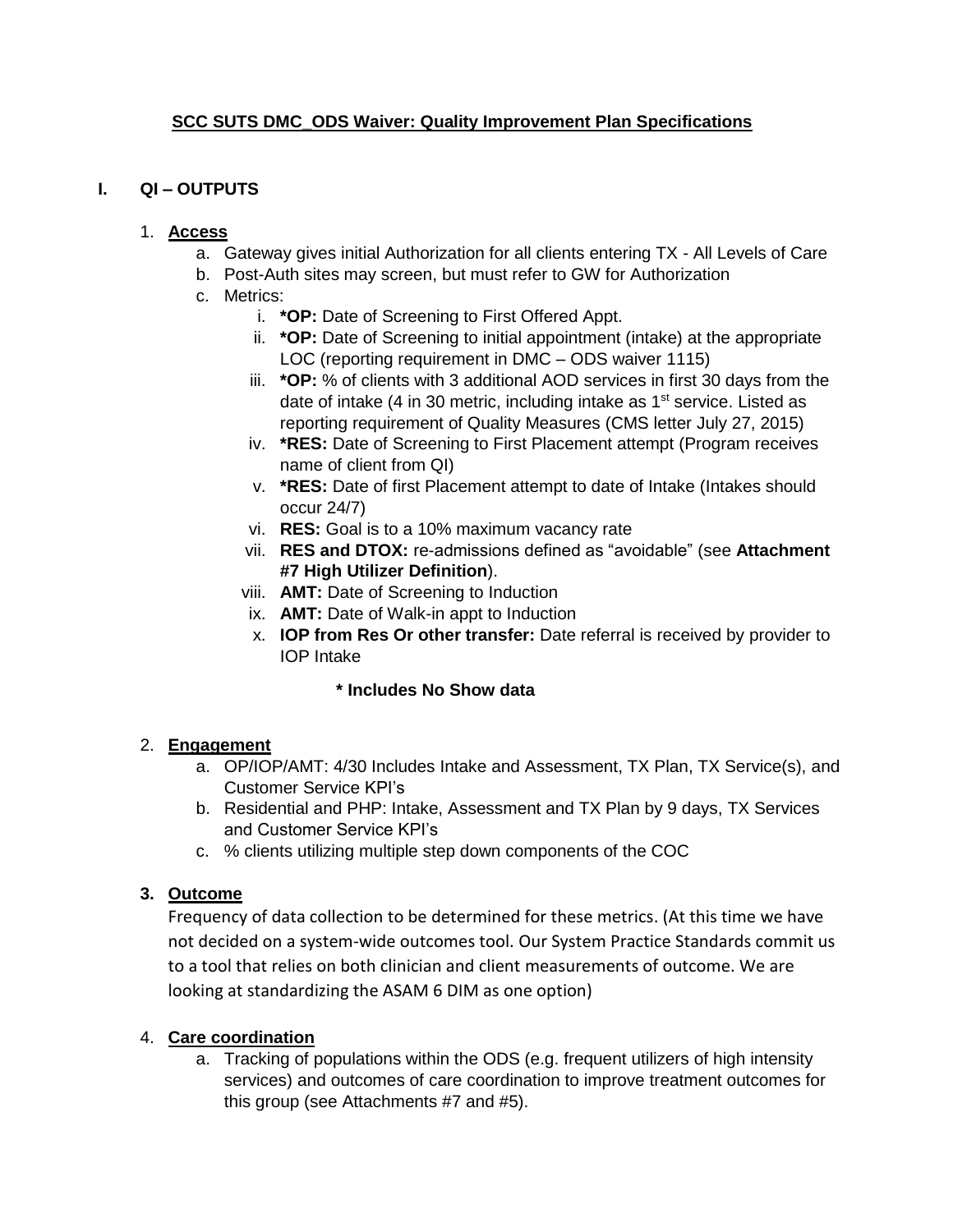# 5. **Communication (intra-system & MH & Phys. Med.):**

Establish formal tracking and reporting of various system communication and utilization processes, e.g. COC, TSR, CSR forms, Clinical-Sup meeting, Criminal Justice meeting, Medi-Cal Collaborative meeting, DWC /QI weekly meeting, Drug TX Court weekly meeting, IP meeting, THU providers meeting, QICs on-call log, QIs attending assigned provider's staff meetings.

# **II. QA – INPUTs**

# **1. Audits**

- Add PCP interface criteria from VHP audits to DMC audits
- Add MHD coordination of services criteria

# 2. **System monitoring**

Quality Improvement efforts are focused on maintaining client flow through the system of care and customizing care based on individual clients' needs as determined using ASAM criteria. QICs monitor LOS for all treatment modalities (current status):

- **Detox** stays over 7 days: Detox services provider submits monthly DADS7003 report. QI monitors the report monthly for data quality and LOS, and follows up with providers as needed. Monitoring record kept in data monitoring folder on S drive.
- **Residential** stays over 45 days: Residential providers request extension on behalf of the clients, QI provides authorization based on clinical needs.
- Flag Detox and Residential "avoidable admissions"
- **THU** stays over 90 days (over 180 days for DWC beds): OP provider request extension on behalf of the client, QI approves extension based on client needs.
- **OP** LOS over 180 days and **IOP/PHP** stays over 90 days: OP provider submits justification for extended LOS with monthly DADS7003 report. QI monitors the report monthly for data quality and LOS, and follows up with providers as needed. Monitoring record kept in data monitoring folder on S drive.
- **No Show** metrics

# 3. **Utilization Management (authorization specific)**

QI will track following UM metrics in regards to authorization of DMC-ODS services:

### **Residential**

- Initial authorization of residential services:
	- o Number of authorization requests submitted and processed.
	- o % denied.
	- o Timelines of authorization:
		- % of initial authorizations provided within 24 hrs after request submitted